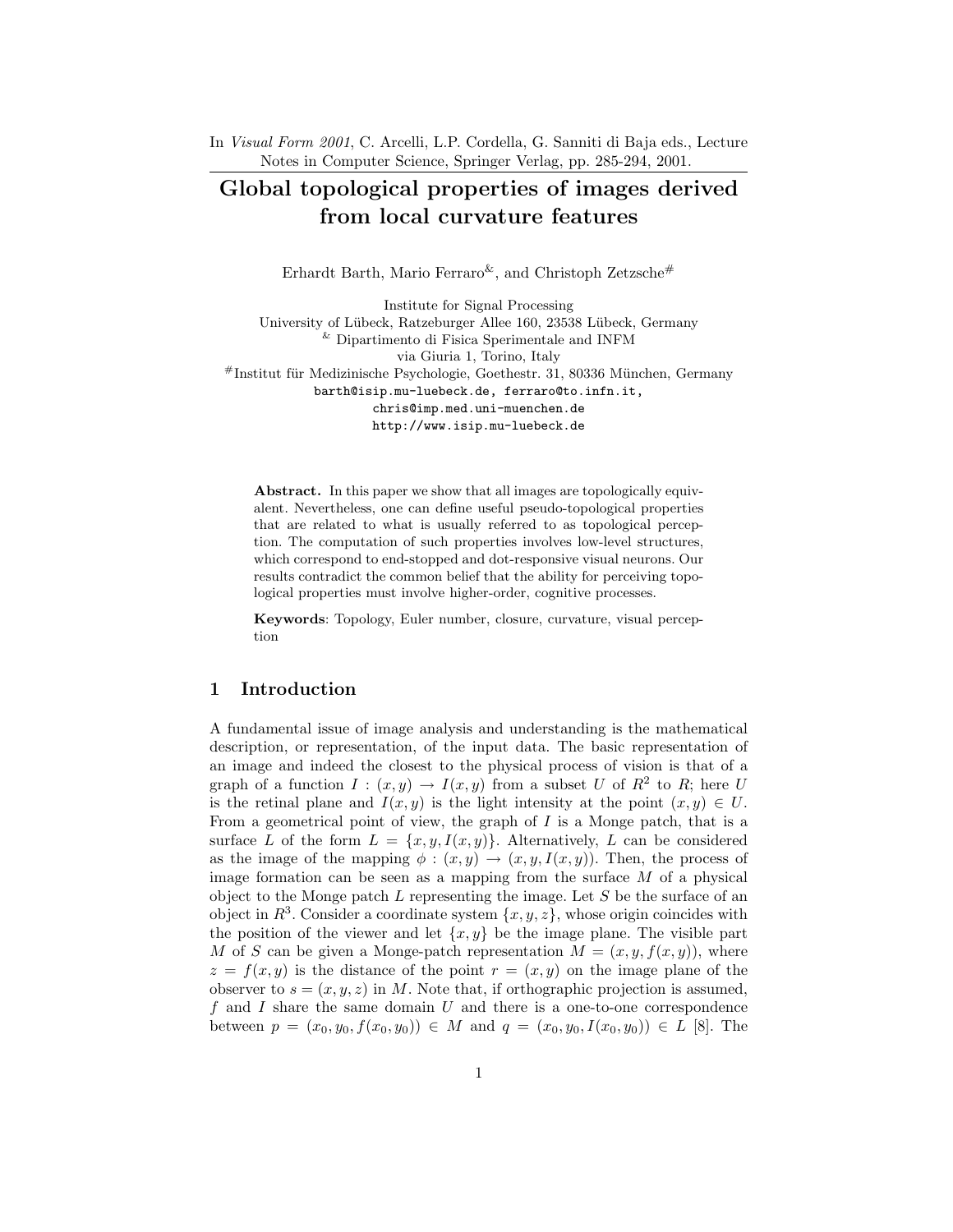extension to the case of perspective projection is immediate. If a surface M is transformed by a continuous transformation into a surface  $M'$ , a new image  $L'$ will be generated by  $M'$ ; the relation between the transformation of the image and the transformation of the underlying object has been made precise in [15].

The representation of images as surfaces has two advantages: first it is close to the original data structure and does not require any high level process to be generated, second it allows one to use the technical machinery of geometry to investigate it. In particular the condition of differentiability allows to make use of a very powerful theorem of differential geometry, the Gauss-Bonnet theorem, which provides a link between global and local properties of surfaces. Surfaces can be given a global classification based on the notion of topological invariants. A property of a surface is called a topological invariant if it is invariant under homeomorphism, that is under an one-to-one continuous transformation that has a continuous inverse. Two surfaces are said to be topologically equivalent if they can be transformed one in the other by a homeomorphism. For instance, the number of holes in a surface is a topological invariant. In particular here we want to investigate, how the topological properties of object surfaces are reflected in the images. It will be shown in the next section that all images are topologically equivalent, i.e. any two images can be transformed one into the other by means of an homeomorphism. From this result it follows that the topological properties of an object's surface are not intrinsic properties of its image.

We shall show how topological properties of the object underlying the images can be found by using 2D-operators, i.e. operators whose output is different from zero only in case of 2D-features such as corners, line-ends, curved lines and edges. These operators can be associated to the activity of nonlinear end-stopped neurons. Mechanisms possibly underlying the activity of such neurons have been investigated by a few authors, e.g. [7, 9, 14, 16]. A general theory for end-stopping and 2D-operators, however, is still missing, but attempts to identify the basic ingredients for such a theory have been made [16, 17].

Finally, we will show how 2D-operators can be used to provide an alternative explanation for some experimental findings [4, 5], which have suggested that the human visual system might be quite sensitive to global, "topological" characteristics of images.

# 2 The Gauss-Bonnet theorem

The Gauss-Bonnet theorem is one of the most important theorems in differential geometry, in that it provides a remarkable relation between the topology of a surface and the integral of its Gaussian curvature.

Let R be a compact region (e.g. a Monge patch) whose boundary  $\partial R$  is the finite union of simple, closed, piecewise regular curves  $C_i$ . Consider a polygonal decomposition of R, that is a collection of polygonal patches that cover R in a way such that if any two overlap, they do so in either a single common vertex or a single common edge [12].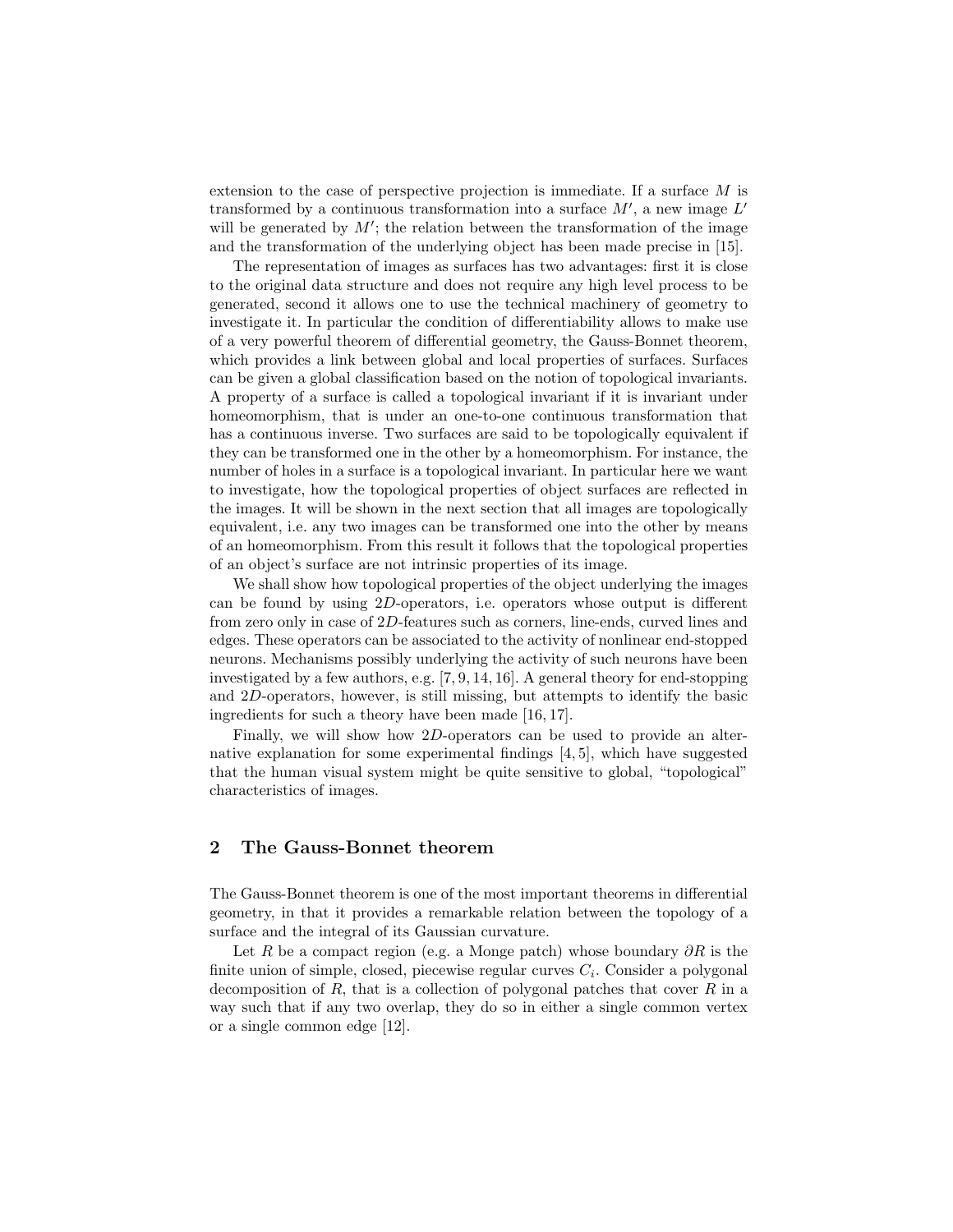Thus a polygonal decomposition  $\mathcal D$  carries with it not only the polygonal patches, called faces, but also the vertices and edges of these patches. Suppose D has f faces, e edges and v vertices, then  $\chi = f - e + v$  is the Euler-Poincare' characteristic of R and it is the same for all polygonal decompositions of  $R$  [12]. The Euler-Poincare characteristic can be extended, in a natural way, to regular, compact surfaces. In Fig. 1 some examples of closed surfaces with different values of  $\chi$  are shown. Two compact surfaces are topologically equivalent if and



Fig. 1. Surfaces with different Euler-Poincare' characteristics ( $\chi = 2, 0, -2$  from left to right).

only if they have the same Euler-Poincare' characteristic  $\chi$  [12, 6]. Here, we are interested in Monge patches, that represent both the visible part of surfaces and their images. If the Monge patch  $M$  is a simple region, that is is homeomorphic to an hemisphere,  $\chi = 1$  [6], if it has an hole  $\chi = 0$ , and in general

$$
\chi = (1 - n_{holes}). \tag{1}
$$

Note that if, instead of regions, we consider regular surfaces, equation 1 becomes  $\chi = 2(1 - n_{holes})$ . The definition of  $\chi$  holds for connected surfaces; we shall now extend the definition of  $\chi$  to the case of not connected surfaces. Suppose there are n object in the scene, the global Euler-Poincare' characteristic  $\chi_T$  is then simply  $\chi_T = \sum_j^n \chi_j$ .

Consider a region  $R$ . The Euler-Poincare' characteristic is related to the curvature of R by the celebrated Gauss-Bonnet formula

$$
\iint_{R} K dA + \sum_{i} \int_{C_{i}} k_{g} ds + \sum_{i} \theta_{i} = 2\pi \chi,
$$
\n(2)

here  $dA$  is the infinitesimal area element,  $C_i$  are regular curves forming the boundary ∂R of R,  $k_q$  is the geodetic curvature computed along the curve  $C_i$ and  $\theta_i$  are the external angles at the vertices of  $\partial R$ .

If S is a compact orientable surface then  $\iint_S K dA = 2\pi \chi(S)$  [12, 6].

This is a striking result: how is it possible that, when integrating a local property of a surface, we obtain global topological invariants of that surface? Let us consider the surface of a sphere  $S^2$  in  $R^3$ . For a given radius r, the Gaussian curvature is  $K = 1/r^2$  and  $\int \int_{S^2} K dA = 4\pi$ . Note that this result does not depend on  $r$ , since as  $r$  increases  $K$  decreases but the area of the surface increases. More importantly, the result is the same for all surfaces topologically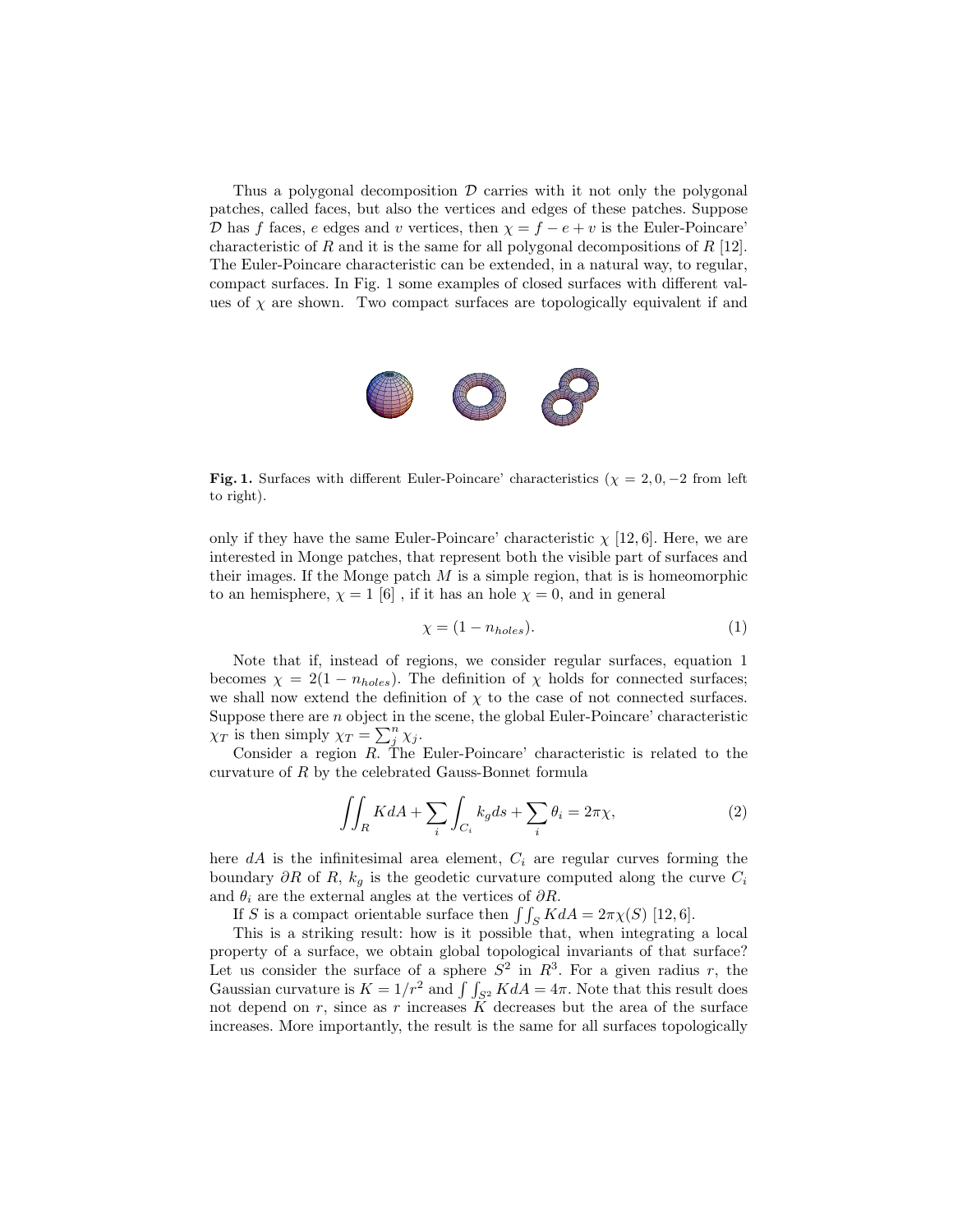equivalent to a sphere. Suppose  $S^2$  is transformed into a surface S by deforming the sphere with a dent. In this case the area increases, and the elliptic part of the dent gives additional positive values. At the same time, however, new negative values of  $K$  are produced at the hyperbolic regions of the dent, and, as a consequence, positive and negative curvatures cancel out and the total curvature remains constant.

## 3 All images are topologically equivalent

In this section we give a formal proof that all images are topologically equivalent. Topological equivalence of two images implies that, given any pair of images with representation  $L = (x, y, I(x, y))$  and  $N = (x, y, J(x, y))$ , there exists an homeomorphism taking one into the other. First we prove the following

**Lemma 1** Let I be a function from U to R and let  $\phi$  :  $(x, y) \rightarrow (x, y, I(x, y))$ from U to  $R^3$ . If I is continuous then  $\phi$  is an homeomorphism.

Proof. The map  $\phi$  is one-to-one and can be written as  $\phi = i \times I$  where  $\times$  is the Cartesian product and  $i$  is the identity map of  $U$  onto itself, which is obviously continuous. Since I is continuous by hypothesis, then  $\phi$  is continuous [6]. The inverse of  $\phi$ , is nothing else than the orthographic projection from M to U, which is continuous [6] and the assertion follows.

From the lemma it follows that

**Proposition 1** Let L and N be images defined as the graph of continuous functions I and J respectively; then there exists an homeomorphism  $h : L \to N$ .

Proof. Consider the maps  $\phi : (x, y) \to (x, y, I(x, y))$  from U to L and  $\psi$ :  $(x, y) \rightarrow (x, y, J(x, y))$  from U to N and define  $h = \psi \circ \phi^{-1}$ , which is a map from  $L$  to  $N$ . The map  $h$  is an homeomorphism being the composition of two homeomorphisms  $\phi$  and  $\psi$ .

If  $f$  is supposed to be smooth, that is to have continuous partial derivatives of any order in a open set U in  $R^2$ , then the surface is regular [6], and then it is easy to prove that all surfaces, which are the graph of differentiable functions, are diffeomorphically equivalent; that is to say that for any pair of surfaces there exists a bijective map, smooth with its inverse, taking one surface onto the other.

From proposition 1 it follows that all images must have the same Euler-Poincare' characteristic  $\chi$ , that can now be computed by making use of the Gauss-Bonnet theorem.

The Gaussian curvature of a Monge patch  $L = \{x, y, I(x, y)\}\$ is given by [6]

 $K = |H_I|(1 + (\partial I/\partial x)^2 + (\partial I/\partial y)^2)^{-2}$  where  $|H_I|$  is the determinant of the Hessian matrix  $H_I$  of the function  $I$ .

Let now  $V \subset R^2$  be a disk of radius r with boundary C; V is a flat surface, hence  $\int \int_V K dA = 0$  and  $\sum_i \theta_i = 0$  because there are no vertices. In this case the geodetic curvature along C is equal to the curvature  $k = 1/r$  of C and it follows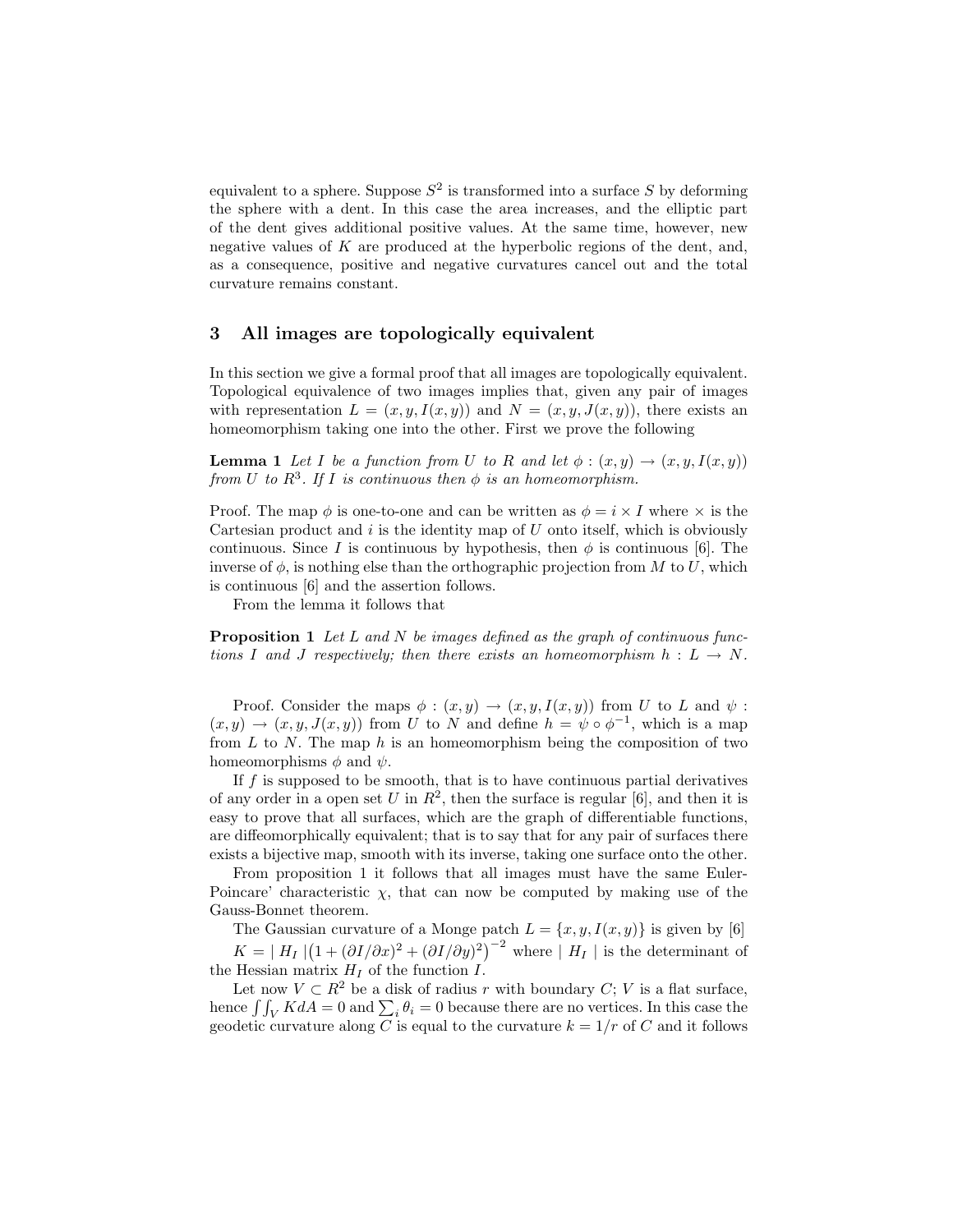that  $\int_C k_g ds = 2\pi$ . Therefore  $\chi = 1$ , and, since  $\chi$  is a topological invariant, it must be the same for all images.

It must be pointed out that the result applies only to Monge patches, and hence not to any regular surface in  $R^3$ ; however we are interested in images, which indeed are graphs of functions, and hence Monge patches.

In our proof we assumed image intensity  $I$  to be a continuous function. This is a common assumption justified by the observation that most images are band limited due to the imaging system. In human vision there is a good match between the band limitation and the sampling density.

We have seen here that all images are topologically equivalent. Of course this is is not true for the objects that generate different images. The surfaces of these objects may have different topological properties, e.g. for a sphere and a torus  $\chi = 2$  and  $\chi = 1$  respectively (see Fig. 1), and their visible parts have  $\chi = 1$ and  $\chi = 0$  respectively (see Eq. 1); however, their images have  $\chi = 1$ . Thus the topological properties of an object's surface cannot be determined as topological properties of the corresponding image surfaces. In other words, characteristics such as holes or discontinuities do not exist in the images per se, indeed there is no a priori reason to interpret dark or light blobs as holes. Nevertheless, one can do so and successful methods for estimating the Euler characteristic of binary images have been presented [13, 10].

#### 4 Pseudo-topological properties of images

It has been mentioned before that there is some experimental evidence suggesting that the human visual system can discriminate on the basis of what appear to be different topological properties of the objects underlying the image. Then it is of interest to search for image properties, which reflect topological properties of the associated objects. We call such properties pseudo-topological properties of images, and we shall investigate, which kind of operators are appropriate to detect pseudo-topological image properties. To compute pseudo-topological properties of images by integrating local features as the outputs of some operator, then only 2D-operators, that capture the local curvature of the image, seem appropriate, even though not all 2D global operators will work in detecting pseudo-topological properties of images. Indeed let L be the geometrical representation of an image and suppose that its boundary C is a regular closed curve contained in a planar region such that, in C,  $|\nabla I| = 0$ . Then we have, as seen before,

$$
\sum_{i} \theta_i + \sum_{i} \oint_{C_i} k_g ds = 2\pi.
$$
 (3)

From the Gauss-Bonnet formula  $\int \int_V K dA + 2\pi = 2\pi \chi$ , and, since  $\chi = 1$ ,  $\int\int_V K dA = 0$ . If we now extend an image by a planar frame we can find a curve C such that Eq. (3) holds. Then, for all "framed" images the total curvature is equal to zero. For any practical purpose this also implies that any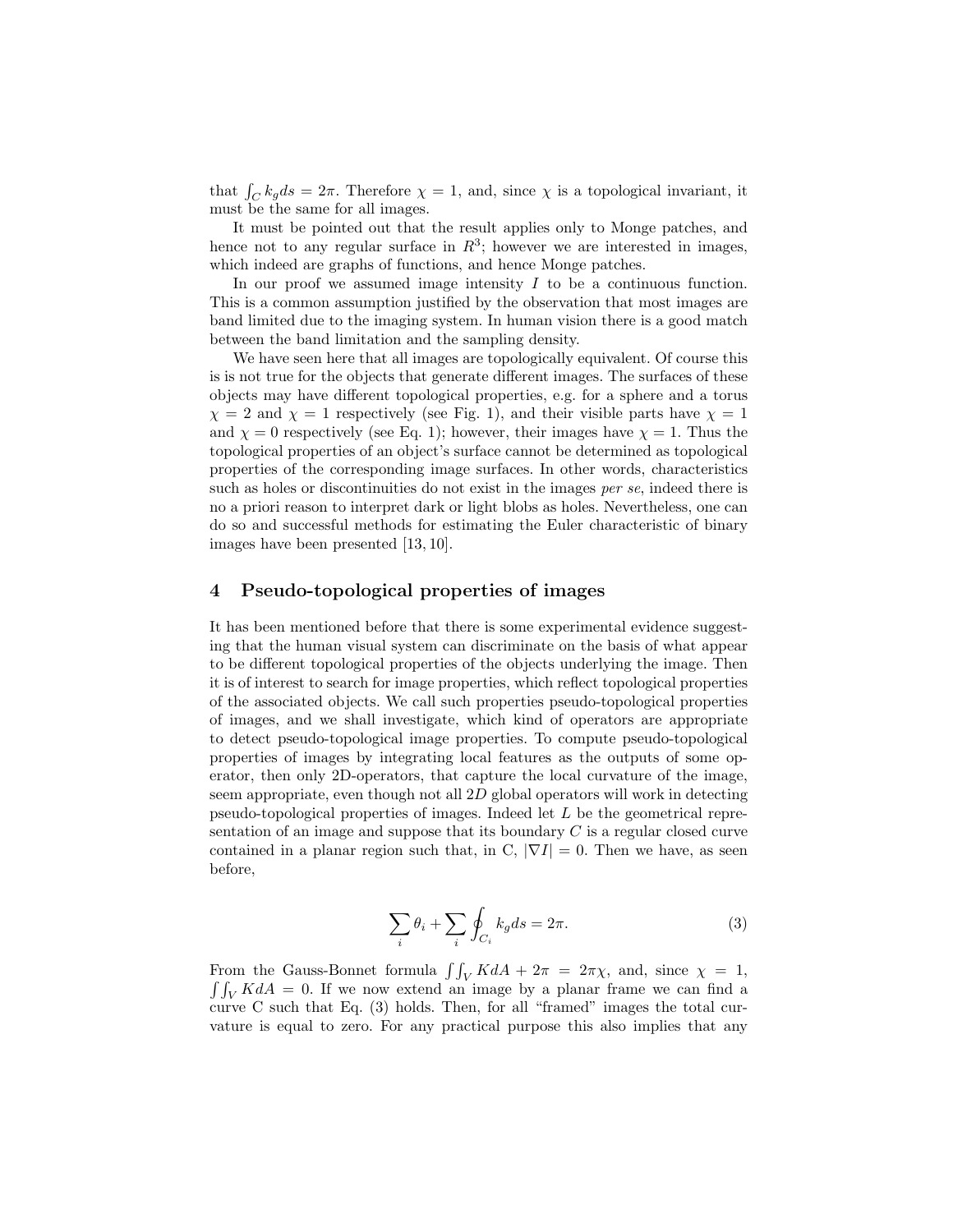deviation from zero will be a boundary effect. Therefore, a straightforward application of the Gauss-Bonnet theorem to image analysis cannot lead to useful image properties. We will make no attempt to develop a general theory about the invariance properties of integral 2D-operators. Instead, we will show how a specific 2D-operator, namely the clipped-eigenvalues (CEV ) operator, can be used to compute pseudo-topological properties of images. This operator has been introduced as a model for dot-responsive cells in [16], and described in more detail in [1]. Nevertheless, it seems useful to understand in the present context how the operator can be derived from the expression for the Gaussian curvature K. The determinant of the Hessian of I can be written as

$$
|H_I| = \frac{1}{4} \left( \frac{\partial^2 I}{\partial x^2} + \frac{\partial^2 I}{\partial y^2} \right)^2 - \frac{1}{4} \left( \frac{\partial^2 I}{\partial x^2} - \frac{\partial^2 I}{\partial y^2} \right)^2 - \left( \frac{\partial^2 I}{\partial x \partial y} \right)^2, \tag{4}
$$

that is,

$$
|H_I| = (\nabla^2 I)^2 - \epsilon^2,\tag{5}
$$

where  $\nabla^2 I$  is the Laplacian on the intensity I and  $\epsilon$  is the eccentricity; they determine the eigenvalues of  $H_I$  through the formula  $\lambda_{1,2} = \nabla^2 I \pm \epsilon^2$ . The operation of clipping is defined as  $\lambda^+ = Max(0, \lambda)$  and  $\lambda^- = Min(0, \lambda)$ . The CEV operator is then  $CEV(I) = \lambda_2^+(I) - \lambda_1^ _{1}^{-}(I)$ . Note that in case of isotropic patches, where  $\epsilon = 0$ ,  $CEV(I) = \nabla^2 I$ . But when a pattern becomes elongated,  $CEV$  will be less than  $\nabla^2 I$  and will become zero for straight patterns. The local operator CEV yields a global measure  $\langle$  CEV  $\rangle$  defined as the average of CEV on the whole image.

The main difference between the Gaussian curvature and the operator CEV is that the latter is zero for hyperbolic surface patches. Using the clipping operation one obtains different signs for positive- and negative-elliptic patches, and only patches with absolute CEV values above a small threshold contribute to  $\langle$  CEV  $\rangle$ . Fig. 2 presents some examples of the action of CEV on different images and the corresponding values of  $\langle$  CEV  $\rangle$  are also shown. Note that  $| < CEV > |$  is, within a very small error due to the numerical approximation, equal to  $|\chi_T|$ , the total Euler-Poincare' characteristic of the visible parts of surfaces in the scene.

 $The   $>$  measure exhibits the pseudo-topological invariance illustrated$ above as long as the patterns have the same contrast. A contrast independent version of the CEV operator can be defined as  $CEV_N = \frac{\left(\lambda_2^+(I) - \lambda_1^-(I)\right)}{\left(\lambda_2^+(I) - \lambda_1^-(I)\right)}$  $\frac{(\lambda_2(I) - \lambda_1(I))}{(c + (\partial I/\partial x)^2 + (\partial I/\partial y)^2)^{1/2}},$ where c is a small constant. With this measure we have obtained results where  $\langle CEV_N \rangle$  varied with less than 1% for patterns with different contrasts.

Pseudo-topological invariance is also limited by the scale of the operators and the size and shape of the patterns that are involved. We should mention here, that before computing the partial derivatives, the images are low-pass filtered with a Gaussian filter, which defines the scale of the CEV operator (that can be evaluated on multiple scales). However, any image can be zoomed (by nearest-neighbor interpolation) such that patterns are approximated by sawtooth contours (like the two tilted polygons in the third row of Fig. 2). In this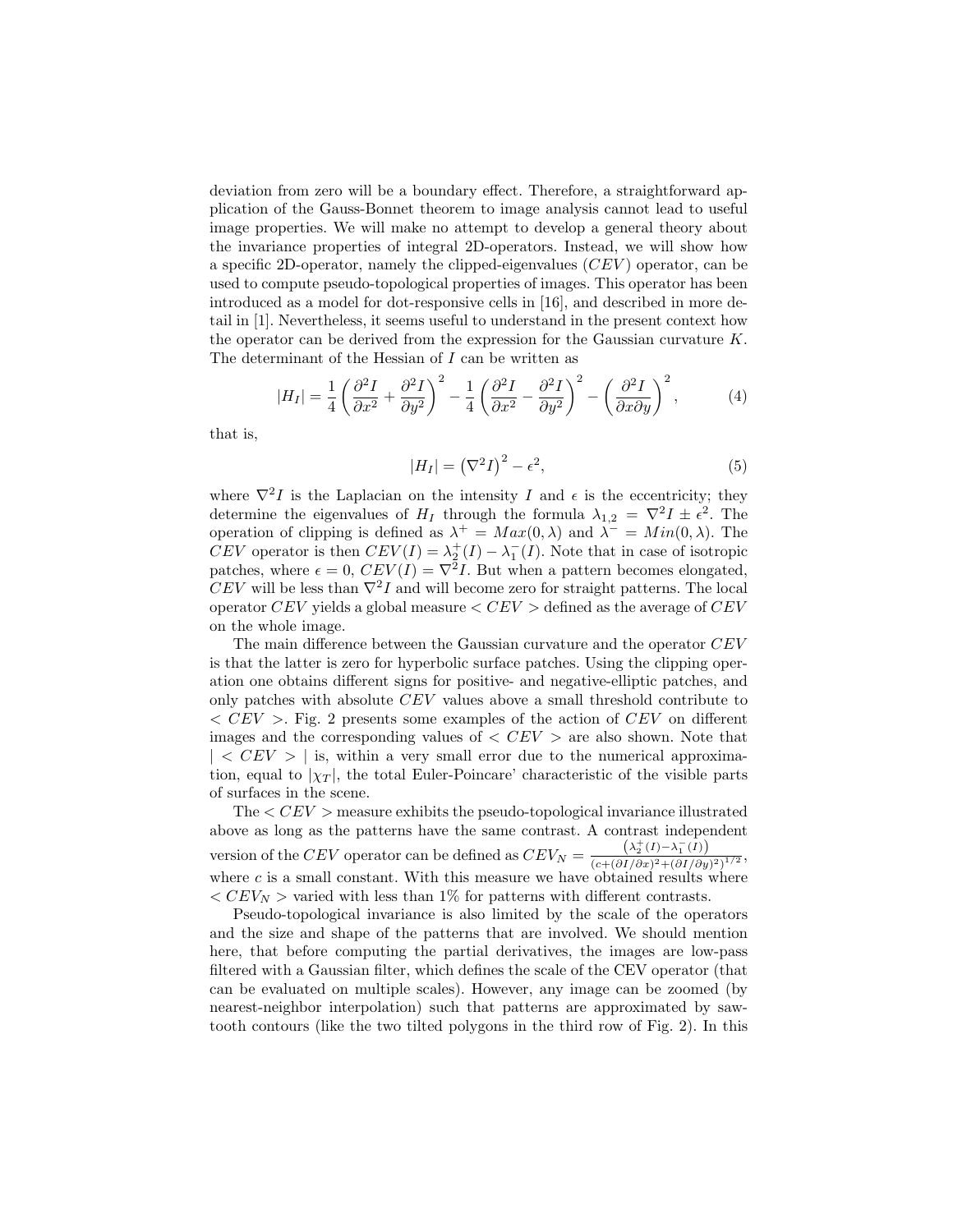

Fig. 2. Responses of the CEV operator (second and fourth row) to 8 different patterns (first and third row). In addition, the mean values of  $\langle CEV \rangle$  (normalized to the first image) are given.

case the scale on which the CEV operator is computed can be finer than the highest frequencies of the original patterns. On such zoomed images, we can obtain the above pseudo-topological invariance independent of the shape of the patterns.

As concerns simulations of visual functions, however, the issue of strong invariance is less relevant. More important is whether we can predict the experimental results with reasonable model assumptions.

## 5 Simulations of experimental data

Due to Minsky and Papert [11] it is a widespread belief that topological properties of images can neither be easily computed by simple neural networks, nor easily perceived by human observers. In a series of experiments, Chen has shown that subjects are sensitive to "topological" properties of images, and he has interpreted his results as being a challenge to computational approaches to vision. For example in [4] he has shown that if two images are presented briefly  $(5 \text{ ms})$ , subjects discriminate better between images of a disk and a torus, than they do in case of images of a disk and a square or a disk and a triangle, respectively. Note that the objects disk, square, and triangle are topologically equivalent,  $\chi = 2$ , whereas is case of a torus  $\chi = 0$ , compare Eq. (1) and Fig. 1.

Further indications of this kind of performance, that Chen attributed to some topological process, have been found in reaction-time experiments [5] where subjects were as fast (750 ms on average) in finding the quadrant containing a "closed" pattern (a triangle), with the 3 other quadrants containing an "open"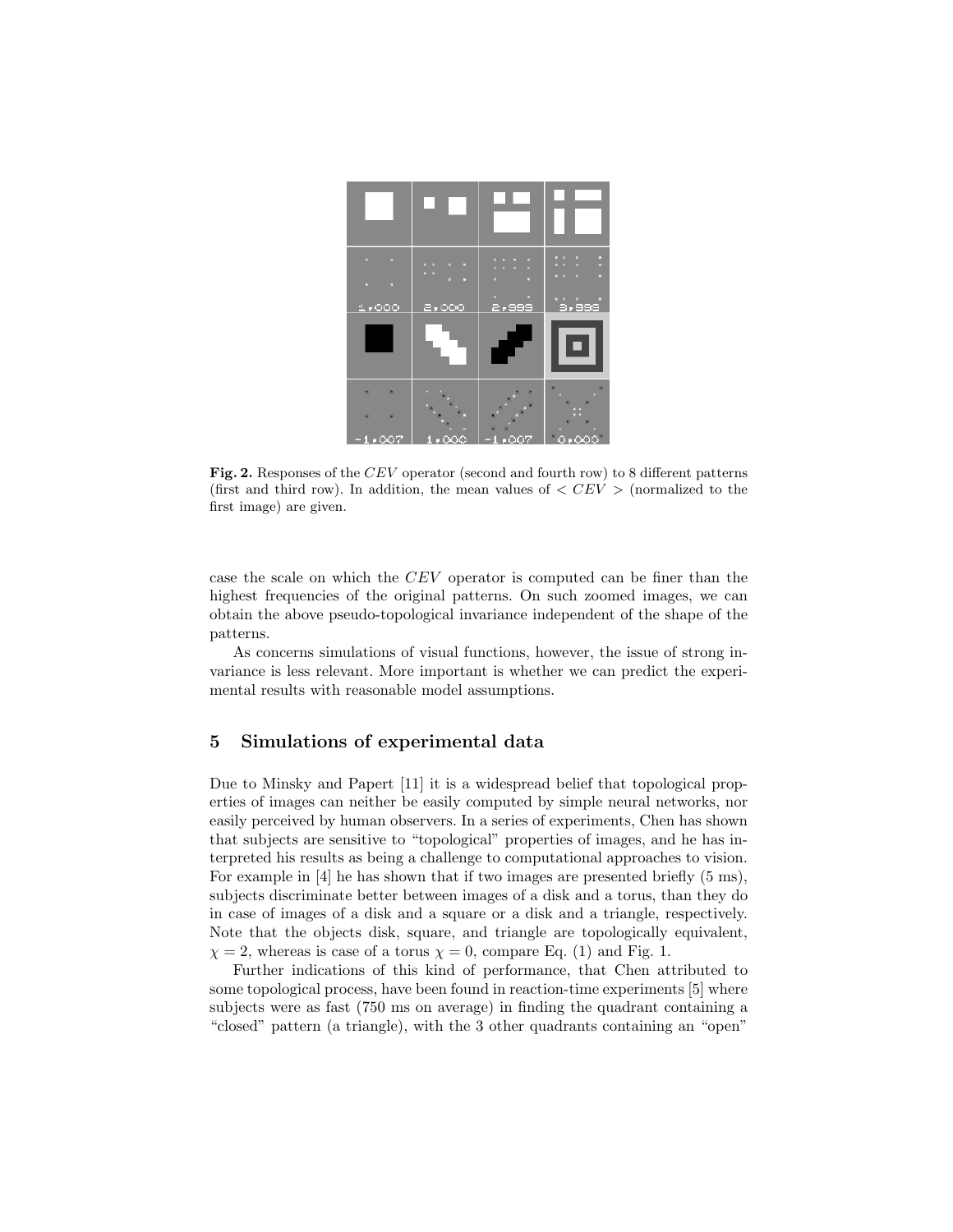pattern (an arrow), as they were in finding an empty quadrant (with the other 3 quadrants containing a square) - see Fig. 4.

Proposition 1, on the other hand, demonstrates that the image does not directly exhibit the topological properties of the underlying surfaces and that some type of further processing is needed, which we have attributed to the action of the CEV operator. To simulate the results obtained by Chen, the image shown at the left of Fig. 3 was used as an input, to which the CEV operator was applied with a result shown in the middle of Fig. 3. The final results are displayed on the right of Fig. 3. Here we have not computed the global mean values  $\langle CEV \rangle$ but have integrated the local CEV values by low-pass filtering.

Therefore the intensity map shown on the right of Fig. 3 can be interpreted as a local estimate of  $\langle$  CEV  $\rangle$ , denoted by CEV<sub>LP</sub>, that varies with  $(x, y)$ and depends on the chosen scale. Obviously, if  $CEV_{LP}$  were the representation, which subjects use for discrimination, the difference between the ring and the disc would be larger than the differences between the disc and the rectangle and triangle (as found in the experiment). The existence of an end-stopped CEV -like representation is well motivated by neurophysiological and some psychophysical results [17]. The spatial filtering is common in many other models, e.g, of texture perception [3]. What it assumes is that the similarity metric involves some spatial integration. Of course, the  $CEV_{LP}$  representation depends on a few parameters, mainly the scale of CEV itself and of the low-pass filter. However, the point here is that it is easy to predict the experimental results with reasonable values of the parameters, and we found the predictions to be stable with respect to variations of the parameters. A more comprehensive analysis of how the pseudotopological properties depend on the spatial scales of the underlying operations is beyond the scope of this paper. The results shown in Fig. 4 have been obtained



Fig. 3. Input image (left), output of the CEV operator (middle) and, on the right, lowpass filtered CEV operator  $(CEV_{LP})$ . The result on the right predicts the experimental findings that humans are more sensitive to the difference between a circle and a ring, than between a circle and a square or a triangle.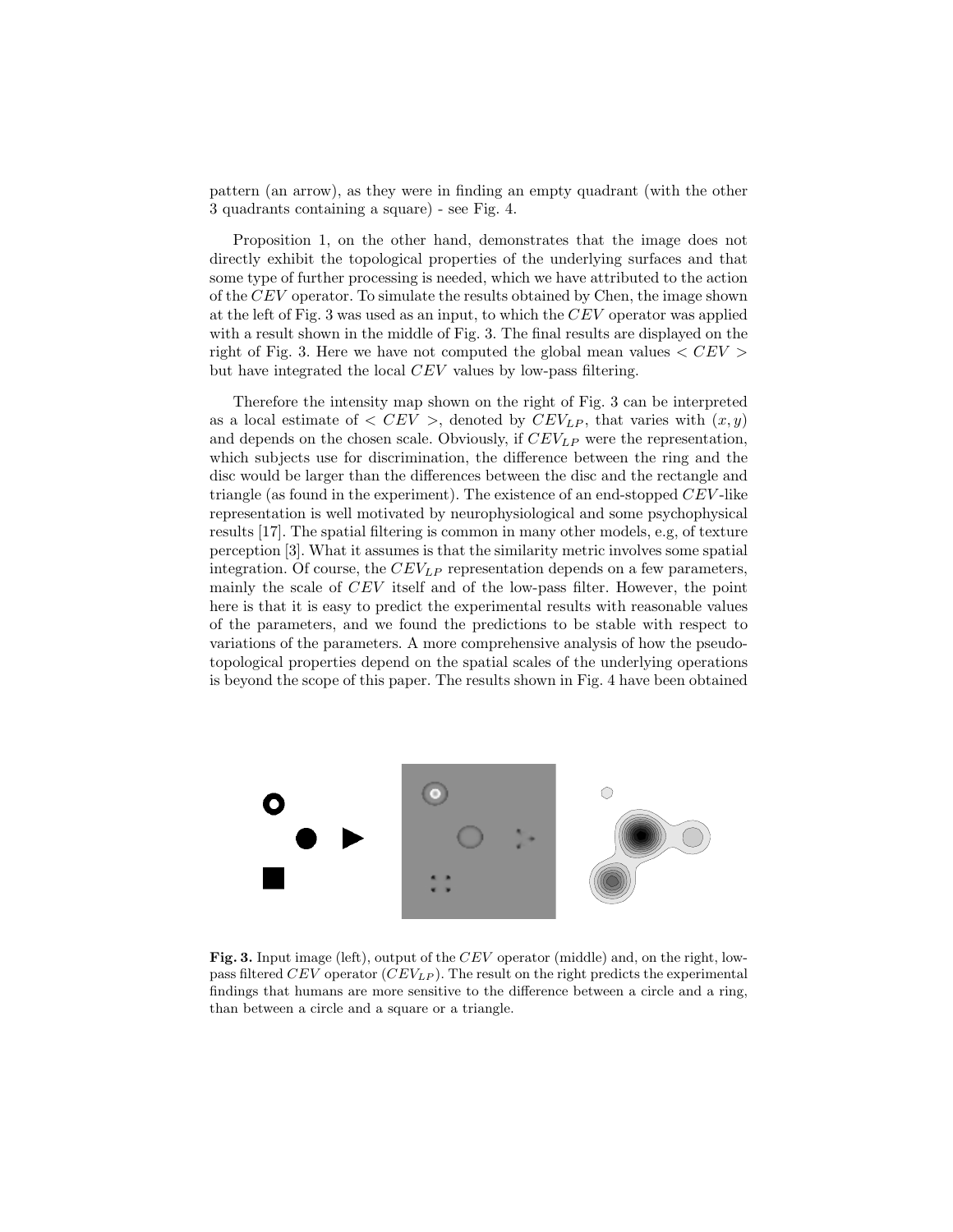in a similar way. Here the  $CEV_{LP}$  result shown on the right illustrates the large difference between the triangle and the arrow in this representation.



Fig. 4. Simulations as in Fig. 3 but for a different input. In this example results predict the large perceptual difference between the open and the closed shapes arrow and triangle.

#### 6 Conclusions

We have shown here that all images are topologically equivalent. From this we can conclude that any "topological" properties of images depend on, and are restricted to, some additional abstractions or computational rules.

Chen's experiments reveal that the human visual system is sensitive to "topological" properties of the input patterns. Our simulations show that the results can be explained by assuming that the visual system evaluates integral values of specific curvature measures. These integral values can be seen as corresponding to activities of end-stopped, dot-responsive cells that are averaged over space. A possible interpretation is that in certain cases, e.g. at short-time presentations, the system evaluates integral values of an underlying, end-stopped representation. End-stopped neurons in cortical areas V1 and V2 of monkeys are oriented and more complex than dot-responsive cells. For simplicity, we have restricted our simulations to the CEV operator and have argued that the basic requirement for pseudo-topological sensitivity is that straight features are not represented. However, we have shown before that even the retinal output could be endstopped, depending on the dynamics of the input, and that the quasi-topological sensitivity is not limited to the use of the CEV operator [2].

The evaluation of integral values is assumed to be relevant to texture perception also. Indeed, we have been able to show that certain human performances in texture segmentation can be predicted by integrating the output of 2D-operators in general and of the CEV operator in particular [3]. Thus, we are confident to be dealing with a rather general principle of visual processing.